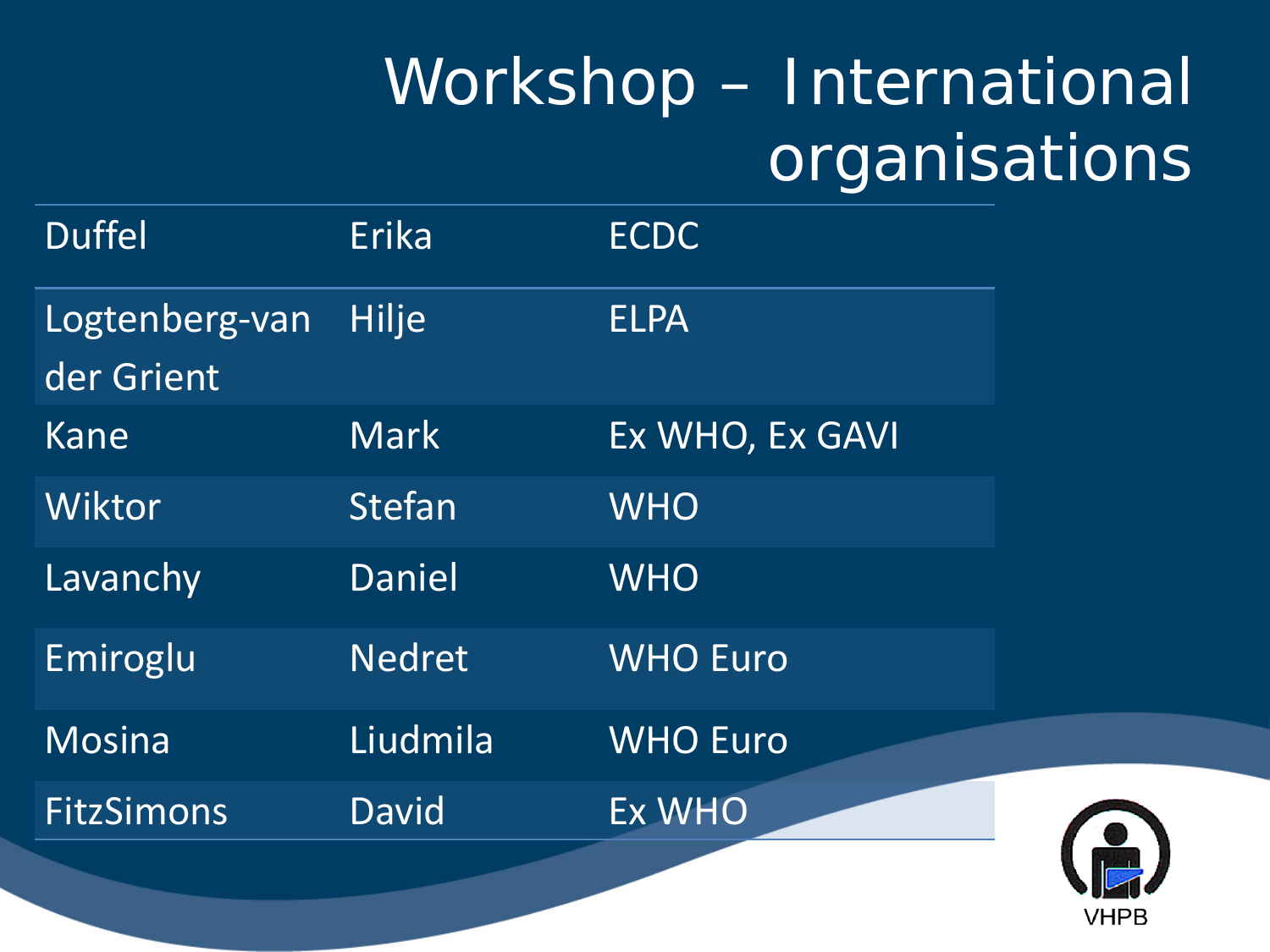## What is the focus of your organisation on viral hepatitis in the coming 5 years

- WHO: development of global strategy
- WHO EURO: implementation of the European Vaccine Action Plan for the Regional Hepatitis B Control Goal; preparing for a comprehensive regional integrated plan for prevention and control of viral hepatitis, including the setting of a regional goal and targets, in line with the global strategy
- Development of national hepatitis plans in every country, with targets and access to prevention and care for all patients (WHO, ELPA and other civil society organizations)
- Development of plans with all stakeholders and with budgets
- Strengthening networking and seek synergies
- ECDC: surveillance, monitoring, and development of tools and guidelines for prevention and control
- VHPB to provide a forum for exchange of information about mechanisms to reduce prices and models for existing price negotiations
- The role of antiviral agents in prevention